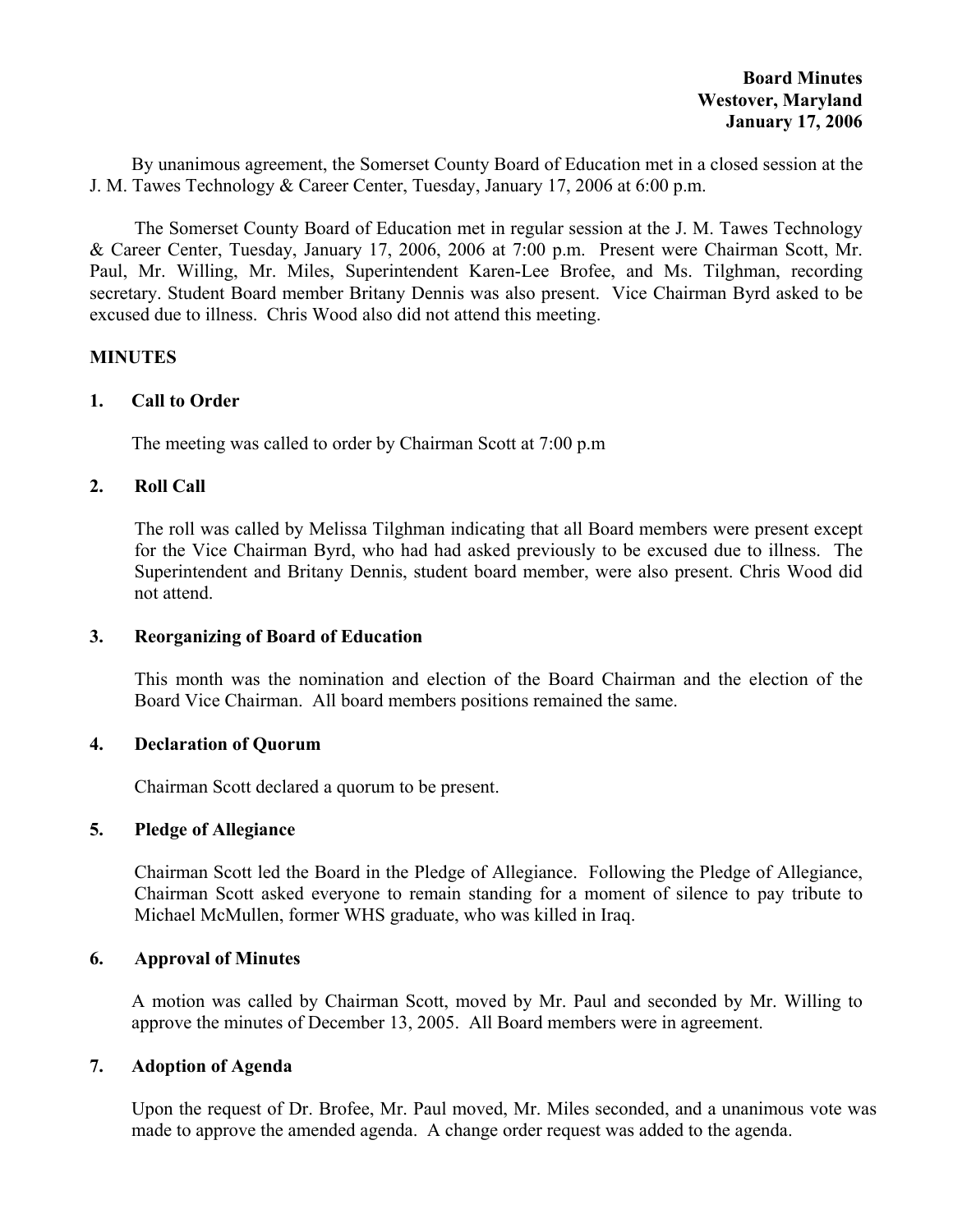### **8. Public Participation**

There was no public participation.

# **9. Student Board Members Report**

 Student Board member Britany Dennis of Crisfield High School gave a wonderful report about the schools and was thanked by the Board. Chris Wood did not attend the meeting.

## **10. Crisfield High School**

Ms. Josenhans has been doing spiral testing. This testing has allowed students to experience learning other than in textbooks as seniors are not being taught social skills. Student are being taught life skills such as, being interviewed. National Honor Society and SHOPP has raised and donated money to the Tellez Family. The Gospel Family, led by Monique Ward is doing great. Mrs. Ward reported how well the Academy was doing. The Career Day was a success with various schools and universities attending. PLATO has been purchased for  $9<sup>th</sup>$  graders and the Balanced Literacy Program has helped with  $8<sup>th</sup>$  graders being involved in programs to increase vocabulary and low level reading. Mrs. Ward ended her report with the announcement that Johns Hopkins University will receive 23 students who did well on their MSA.

## **11. Gifted and Talented**

Vicki Carter gave the board highlights on the Gifted and Talented Program. This program is provided at all schools and all students are eligible to participate. The GT program is made up of a GT committee aimed at identifying GT students. This committee will also discuss and revise the GT process. Ms. Carter informed the Board the NCLB design has helped in the acceleration of the GT program.

## **12. Old business**

Mr. Bloodsworth brought forth the changes to the 500 series policies for approval. Mr. Miles questioned the policy #500-25 regarding the approval of students being allowed to modify their schedules in order to take English IV and go to college and policy #500-31 concerning field trips and chaperones chosen by the principal of the school. The Board felt that security measures should be taken as questioned by MSDE. These two policies will be exempt from approval. Mr. Miles moved and Mr. Paul seconded to approval the revised #500 series policies as presented. The vote was unanimous.

Dr. Brofee informed the Board of the Public Works hearing on January 18, 2006 where she and three commissioners will ask for more money. MSDE has awarded additional monies.

## **13. Old Business**

Mrs. McLaughlin brought forth revisions to the #600 series policies. Policies #600-6 and #600-7 have been combined with policy #600-7. The Board will take for review and vote at next month's board meeting.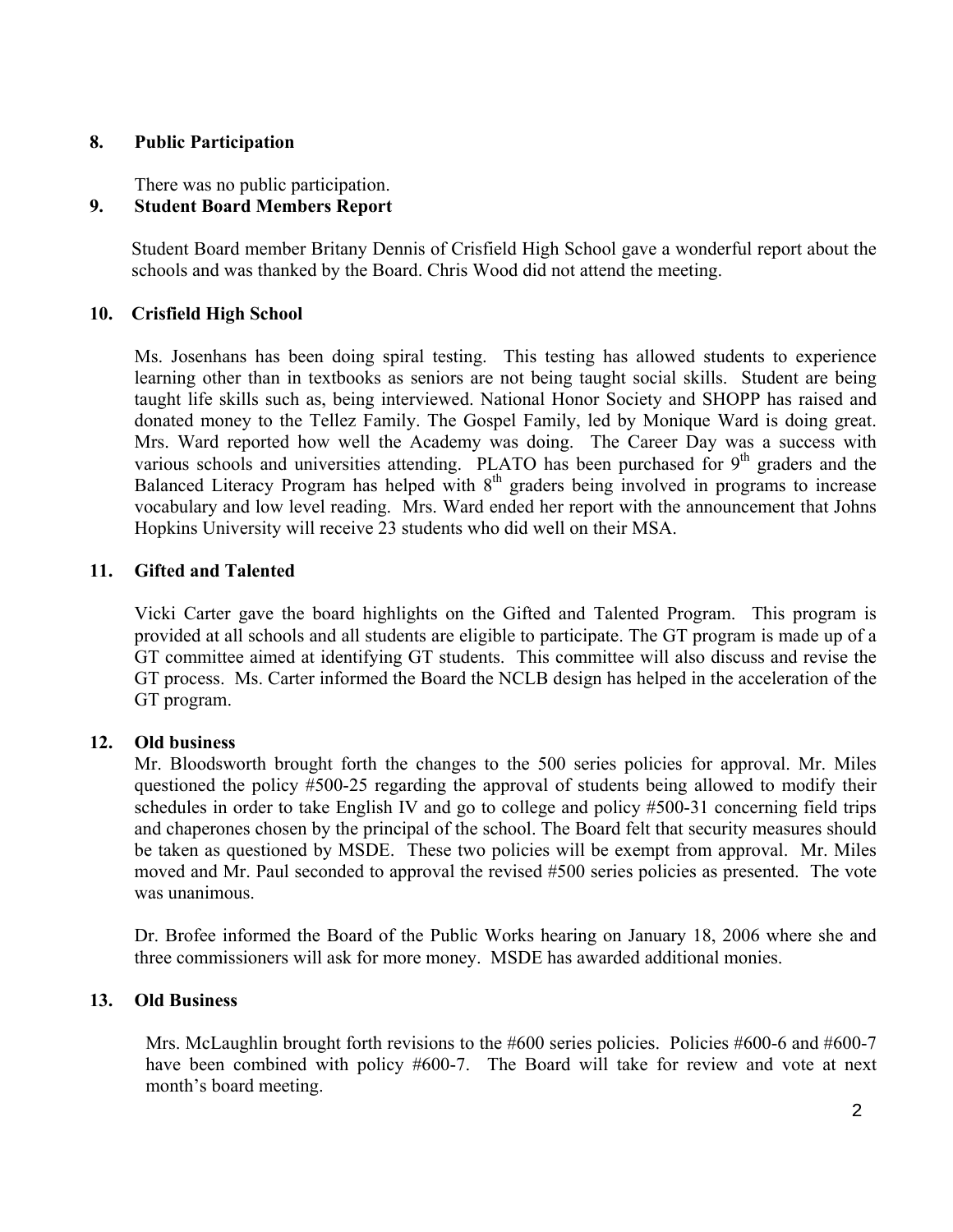Mr. Turner presented the new policy #600-3.2, Nutrition in Schools. The Board has taken for consideration and will vote at next month's meeting.

### **Human Resources**

A motion was called by Chairman Scott, moved by Mr. Willing and seconded by Mr. Miles to approve the amended Human Resources report as discussed in closed session. The vote was unanimous.

A motion was called by Chairman Scott, moved by Mr. Miles and seconded by Mr. Paul to approve the Early Declaration of Retirement as presented by Mr. Lawson. The vote was unanimous.

### **2006 – 2007 School Calendar**

Mr. Bloodsworth explained the various school calendar options as discussed by the Advisory Committee. Both calendars have been put on the website to get input from the community parents. Calendars have been taken for consideration.

#### **Informational Item**

Mr. Bloodsworth presented the Board with names of teachers who will be traveling out of state for conferences. The Board thanked Mr. Lawson for this information.

### **Finance Report**

Mrs. Miller gave the finance, food service, and audit reports. Chairman Scott thanked her for the information.

A motion was called by Chairman Scott, moved by Mr. Willing, and seconded by Mr. Paul to approve the category transfer request made by Mrs. Miller. The Board was also given a budget calendar for information purposes only.

### **Change Order Request for Woodson**

A motion was called by Chairman Scott, moved by Mr. Paul and seconded by Mr. Willing to approve Mr. Daugherty's change order request for Woodson. The vote was unanimous.

### **14. Superintendent's & Board's Comments**

Dr. Brofee thanked the Law Enforcement for their quick response in the bomb threats. Tracy Holland, new Supervisor of Elementary Education, was welcomed. Dr. Brofee informed the Board that the Leadership Team had been chosen for Woodson Elementary. The Principal, Mr.